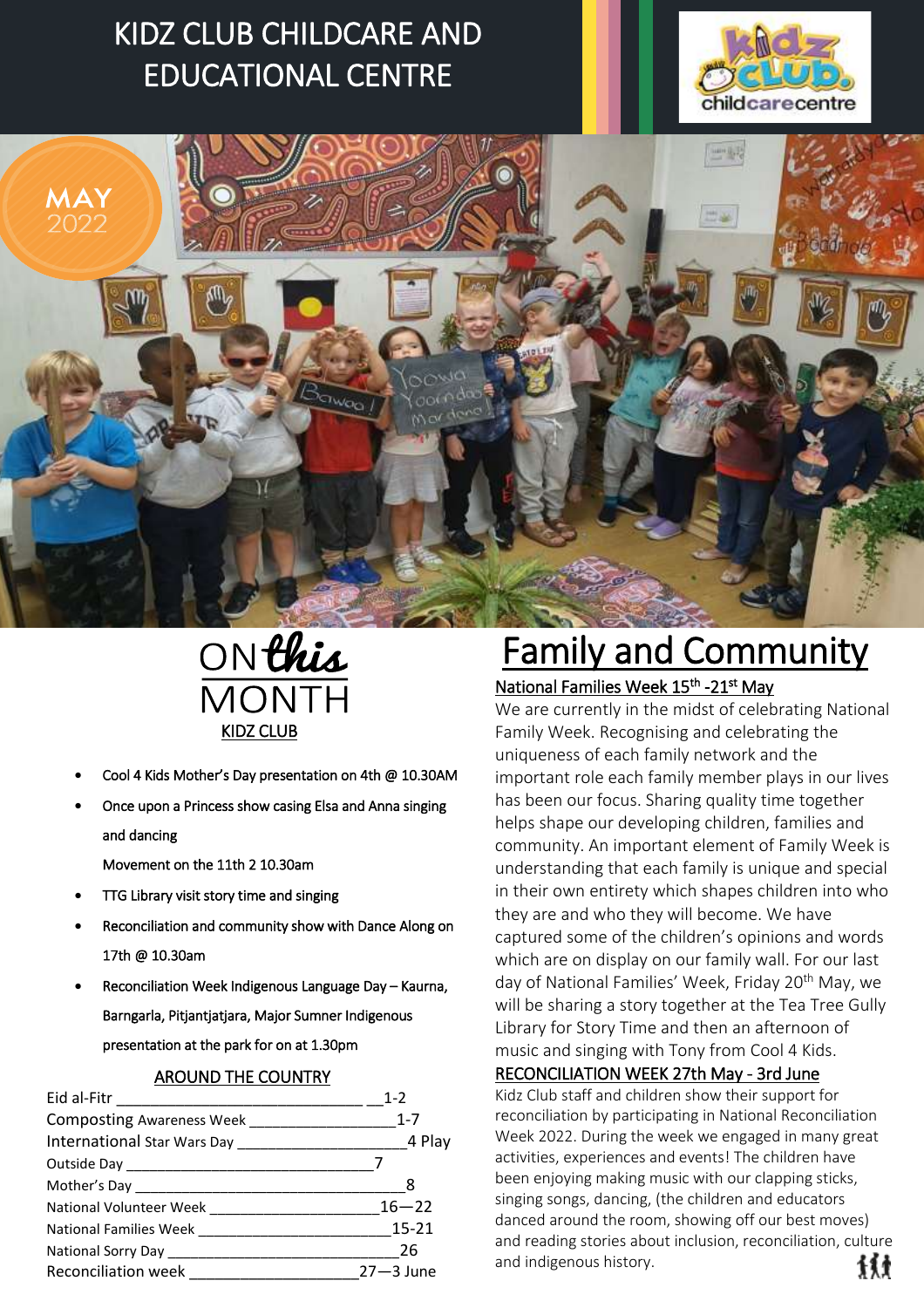

### PLAY OUTSIDE DAY – MAY 7

It's time to create a habit of outdoor play and activity for kids, families, adults and grandparents. What is National Play Outside Day? On the first Saturday of the month, everybody in the nation plays outside. There are no scheduled events or activities, just go

# PUMPKIN MAC AND CHEESE



## PREP 25 MIN | COOK 25 MIN SERVES 12

## INGREDIENTS

500 grams **orecchiette pasta** (or any small, shaped pasta) Pumpkin cheese sauce: 4 tablespoons butter 4 tablespoons plain flour 2 cups (500 ml) milk 1 can (400 grams) pumpkin puree 1 teaspoon granulated garlic 1 teaspoon dry mustard 1/4 teaspoon cayenne white pepper, *to season* grating of fresh nutmeg 125 grams mozzarella & 100 grams parmesan, *grated* Panko topping:

1 1/4 cups panko style breadcrumbs

#### METHOD: Preheat oven to 200 C.

To cook the pasta: **Bring** a large pot of water to the boil. **Add** salt and pasta and cook according to packet instructions. **Drain** and set aside.

To make the pumpkin cheese sauce: **Place** the butter into a large saucepan over medium heat and melt. **Add** flour and **whisk** to create a smooth paste. **Slowly add** milk, whisking continuously. Continue to **whisk** until slightly thickened, approx. 3 minutes or until the mixture coats the back of a spoon. **Reduce** the heat to low and whisk in the pumpkin puree, garlic, mustard, cayenne, and pepper. **Add** the cheeses and stir until melted. **Take** off the heat. **Add** cooked pasta to the pumpkin mac and cheese sauce and mix thoroughly to combine. **Pour** the pasta mixture into a large baking dish (approx. 45cm x 45cm).

To make the panko topping: **Sprinkle** the panko breadcrumbs and mozzarella cheese evenly over the pasta. **Bake** for 20-25 minutes or until the cheese is melted and breadcrumbs are golden.

*Recipe and image from mylovelylittlelunchbox.com.*

outside and do something fun. Here are some ideas to get you started: Go for a bike ride, have a picnic, bring your toys outside. Explore new parts of your neighbourhood, go on a shell, leaf, flower, stick hunt, ask your kids to make up a game. [FIND OUT MORE ABOUT PLAY OUTSIDE DAY HERE](http://playoutsideday.org/) 

### NATIONAL FAMILIES' WEEK – MAY 15 - 21

Each year, over a hundred thousand people and hundreds of organisations celebrate National Families Week – Australia's annual celebration of families. The aim of National Families Week is to celebrate the vital role that families play in Australian society. It is a time to celebrate the meaning of family and to make the most of family life. [EVENT INFORMATION NEAR YOU](https://nfw.org.au/)



*Time to refresh those apps! Remove ones that are no longer being used and try some new ones.* 



# **KHAN ACADEMY KIDS**

#### **Khan Academy**

*Khan academy is thoughtfully designed by experts in early childhood education to guide young learners on a delightful journey through key skills in math, reading, phonics, writing,* 

*social-emotional development, and more.* It includes thousands of lessons, activities, books, and games that are age-appropriate for preschool through second grade. With catchy songs and yoga videos, your littles will also have fun moving, dancing, and getting the wiggles out.

# **WELDON - EXPERT PARENT SUPPORT**

**Family Five Pty Ltd.**

### *There is a lot of parenting advice out there. Weldon cuts through the noise by connecting you directly with professional parenting experts and evidence-based advice for any parenting challenge.*

The curated community of child development experts includes psychologists, therapists, licensed clinical social workers, and top parenting coaches.

# **GONOODLE GAMES**

**GoNoodle, INC.**

*Kids love the GoNoodle Games app because it's a blast to play, and parents love it because it gets kids moving!* Active Screen Time: The only way to play GoNoodle Games is to get off the couch and jump, stretch, and pose! Since every mini game requires movement, playing is a great opportunity for kids to wake up their bodies, engage their minds, and get active.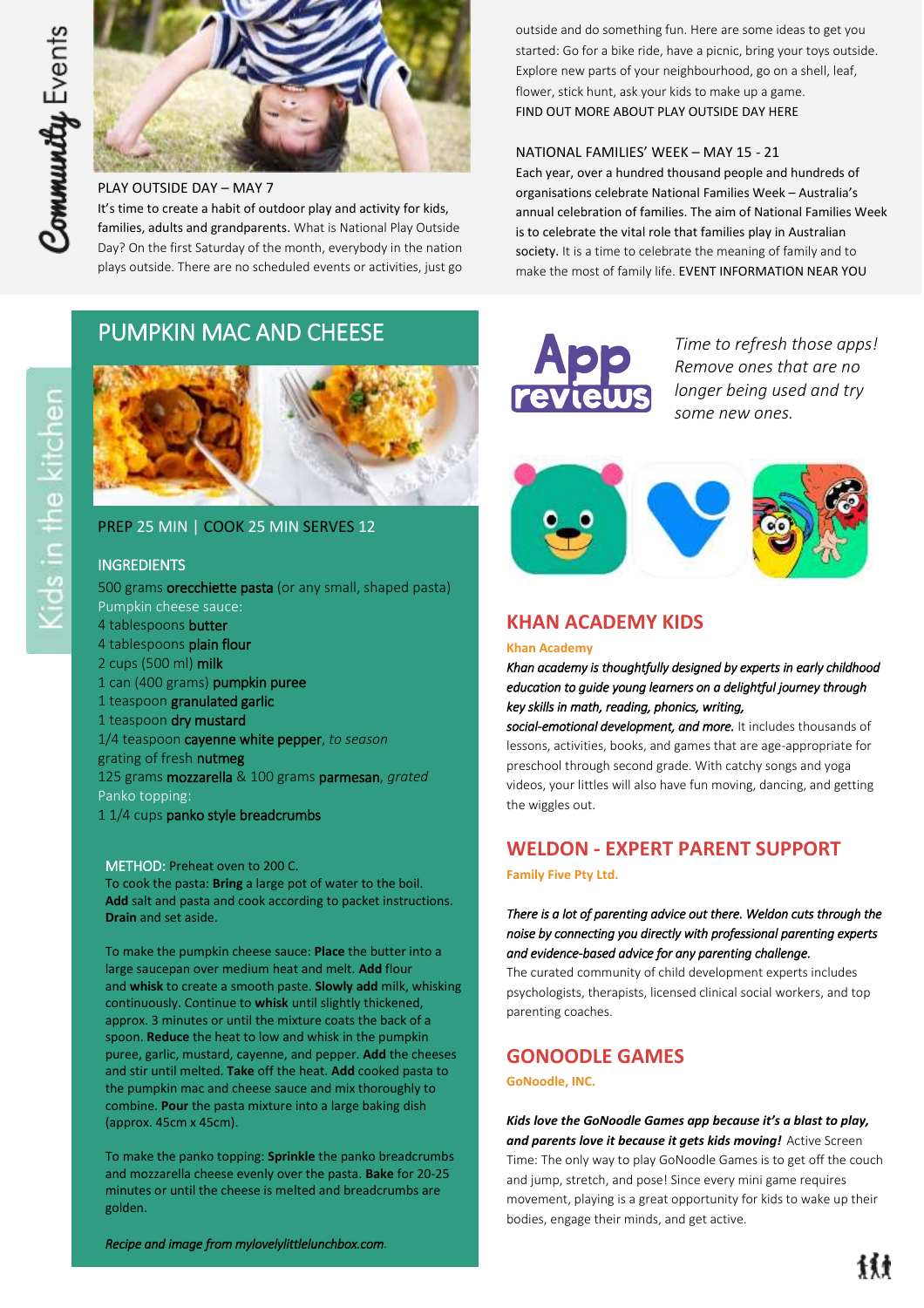All children can behave in ways that are … not very adorable. Big In the same way that children weren't meant to carry big<br>loads on their own, they also weren't meant to carry big support to neip them with that emotional load. When you are in<br>front of a child with big feelings, whatever you are feeling is likely to be a reflection of what your child is feeling. If you are behaviour can be exhausting and maddening for even the calmest of parents. There's a good reason for this. Children create their distress in their important adults as a way to share the emotional load when that load gets too heavy. This is how it's meant to be. In the same way that children weren't meant to carry big physical emotional loads. Big feelings and big behaviour are a call to us for support to help them with that emotional load. When you are in frustrated, angry, helpless, scared, it's likely that they are feeling that way too. Every response in you is relevant. Children communicate through behaviour, and behind all big behaviour there will always be a valid need. The need might be for safety, connection, sleep, food, power and influence, space to do their own thing. We all have these needs, but children are still developing the capacity to meet them in ways that aren't as disruptive for them or the people around them. This will take a while. The part of the brain that can calm big feelings, the prefrontal cortex, isn't fully developed until mid to late twenties. Of course, as they grow and develop, they will expand their capacity to calm their big feelings, but in the meantime, they will need lots of co-regulation experiences with us to help them develop strong neural foundations for this.

But how do we help them? The most powerful language for any nervous system is another nervous system. They will catch our distress (as we will catch theirs) but they will also catch our calm. It can be tempting to move them to independence on this too quickly and insist they self-regulate, but it just doesn't work this way. Children can only learn to self-regulate with lots (and lots and lots) of experience co-regulating. Regulation isn't something that can be taught. It's something that has to be experienced through co-regulation over and over. It's like so many things – driving a car, playing the piano – we can talk all we want about 'how' but it's not until we 'do' – over and over – that we get better at it. Emotional regulation works the same way. It's not until children have repeated experiences with an adult bringing them back to calm, that they develop the vital neural pathways to come back to calm on their own.

How exactly do I co-regulate? The first thing to remember is that as much as you might want to fix your young one's feelings, you don't need to. They're safe. They might be struggling, but they're safe. As maddening as those big feelings might be, they're doing an important job – recruiting support (you) to help that young, still-in-development nervous system find its way home. When their feelings are big, it's more about who you are or how you are than what you do. They don't want to be fixed. They want to be seen and heard. They're no different to us like that. Meet them where they are, without needing them to be different for a while. Feel what they feel with a strong, steady heart. They will feel you there with them. They will see it in you and feel it in you that you get them, that you can handle whatever they are feeling, and that you are there. This will help calm them more than anything. We feel safest when we are 'with'. Feel the feeling, breathe, and be with – and you don't need to do more than that. You might not be able to do this every time, and that's okay. Here's how that works. We will catch their distress, as we are meant to. This gives us the opportunity to hold that distress with them, until those feelings

start to soften. This can be a great thing when we have the emotional resources to do this, but we are human, and sometimes their fight or flight will raise fight or flight in us. We might get angry or frustrated (sharing their 'fight') or turn away and distract (sharing their 'flight'). Sometimes you'll be able to give them what they need, and sometimes you won't. Both are responses of loving, beautiful parents, but sometimes as parents we get stretched too far too.

Whenever you can, validate what they are feeling, but let your intentions be clear. This means steering away from neutral voices or neutral faces. It's hard to read the intentions behind a lowmonotone, neutral voice or a neutral face. If your intention isn't clear, it can trigger a bigger sense of 'threat' in an already unhappy nervous system. Sometimes, we might think we're speaking calmly when we're actually speaking 'neutrally', or low, slow, and monotone. The point is our calm voice might not always be calming. Whenever you can, try to match the intensity of your child's feelings (through your voice tone, facial expressions, presence) while staying open, warm, and regulated. 'I can see how upset you are my darling. You really wanted […] and you're so annoyed that it can't happen.'

What if they want space, or less words? If they get annoyed with too many words, just breathe and be with, 'I'm going to stay with you until you feel better.' You actually don't have to say anything at all if talking doesn't feel right. Just stay regulated and feel what they feel. They'll feel it in you that you get them. Similarly, if they want space, it's important to respect that, but stay in emotional proximity. 'Okay, I'm just going to stay over here until you feel better. I'll be right here for you.'

### *But what if their big feelings are driving BIG behaviour? (Follow the link below to read this paragraph)*

Your own state matters. An important part of co-regulation is making sure we are guiding that nervous system with tender, gentle hands and a steady heart. This is where our own selfregulation becomes important. Our nervous systems speak to each other every moment of every day. When our children are distressed, we will start to feel that distress. It becomes a loop. We feel what they feel, they feel what we feel. Our capacity to self-regulate is the circuit breaker. This can be so tough, but it can happen in microbreaks. A few strong steady breaths can calm our own nervous system, which we can then use to calm theirs. Breathe and be with. It's that simple, but so tough to do some days. But we must be radically kind with ourselves too. It takes a steady heart to soothe the heart of another and being that steady heart can be tough some days. Parenting is hard, and days will be hard, and on many of those days we'll feel the rawness and realness of it all. We'll say things we shouldn't say and do things we shouldn't do. We're human. Let's not put pressure on our children to be perfect by pretending that we are. Instead, let's repair the ruptures as soon as we can, and bathe them abundantly in love and the warmth of us. It's not about perfection, it's about consistency, and honesty, and the way we respond to them the most.

Source: *Young, Karen.* (2021). To Co-Regulate or Co-Dysregulate. What to do when their feelings or behaviour get big. *Retrieved from*  [www.heysigmund.com](https://www.heysigmund.com/to-co-regulate-or-co-dysregulate-what-to-do-when-their-feelings-and-behaviour-get-big/)

**HOPSCOTCH.** It's a simple childhood game and an easy way to increase number recognition skills. Use chalk do draw a simple hopscotch board. Start with 1-6 and then build from there. Ask your child to say the numbers as they jump. You could count forwards on the way up, backwards on the way down.

un witt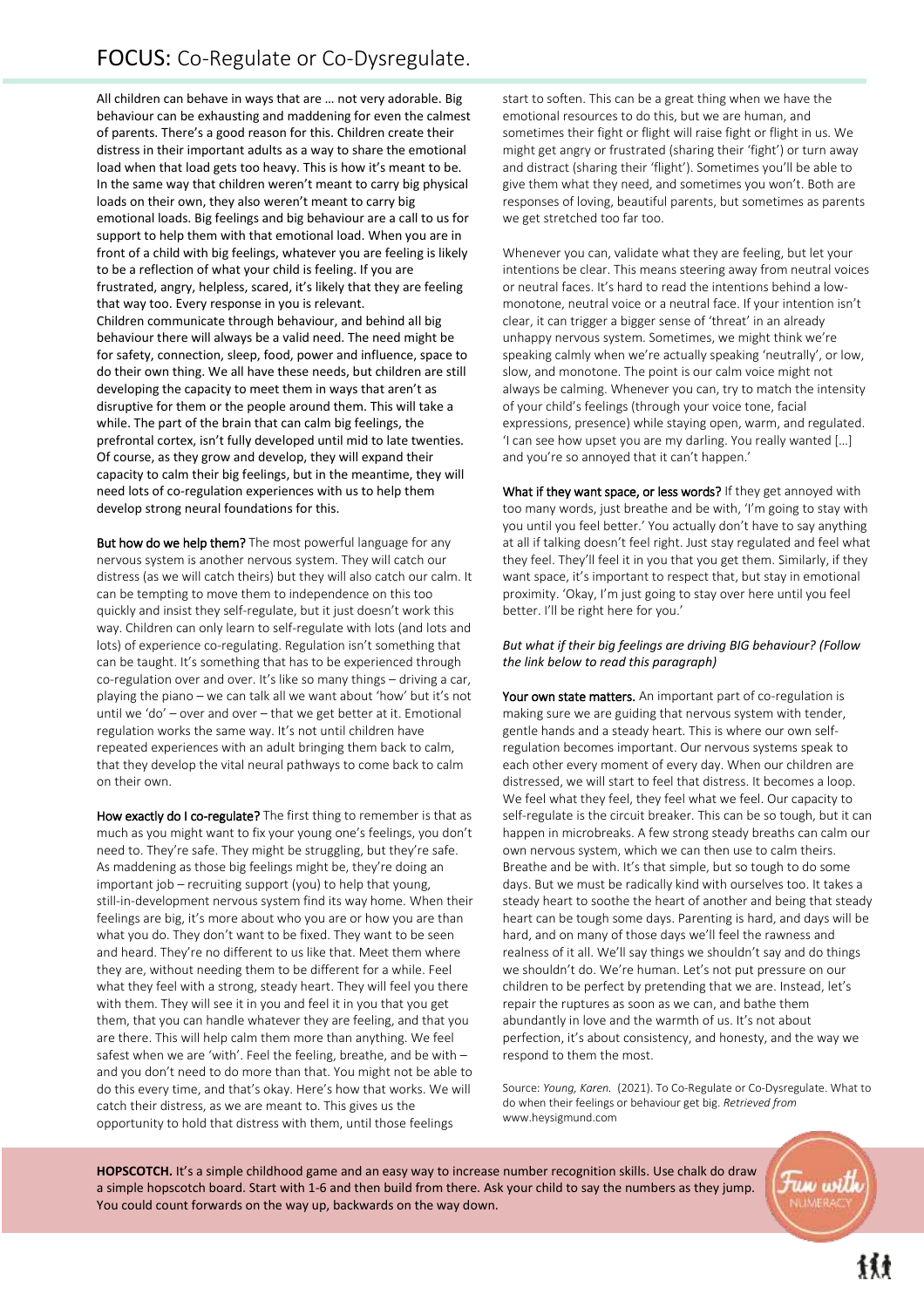I

Play is **central to your child's learning and development**. When your child plays, it gives them many different ways and times to learn. **Play also helps your child**: build confidence**,** feel loved, happy and safe**,** understand more about how the world works**,**  develop social skills, language and communication**,** learn about caring for others, the environment**,** and develop physical skills.

*It's important for children to have plenty of different types of play experiences. This includes unstructured and structured play, indoor and outdoor play, solo and group play, craft and creative play, and so on. When children get variety, it's good for all aspects of their learning and development – physical, social, emotional and imaginative.*

#### **Different types of play: unstructured and structured**

Unstructured, free play is unplanned play that just happens, depending on what takes your child's interest at the time. Unstructured, free play is particularly important for younger children because it lets them use their imagination and move at their own pace. Examples of unstructured play might be creative play alone or with others, including artistic or musical games, imaginative games – for example, making cubbyhouses with boxes or blankets, dressing up or playing make-believe**,** exploring new or favourite spaces like cupboards, backyards, parks, playgrounds and so on.

You can be part of your child's unstructured play. But sometimes all you'll need to do is point your child in the right direction – towards the jumble of dress-ups and toys on their floor, or to the table with crayons and paper. At other times, you might need to be a bit more active. For example, 'How about we play dressups? What do you want to be today?'

Structured play is organised and happens at a fixed time or in a set space. It's often led by a grown-up. Older children are more likely to enjoy and benefit from structured play. Examples of structured play include: outdoor ball games like kicking a soccer ball, water familiarisation classes for toddlers or swimming lessons for older children, storytelling groups for toddlers and pre-schoolers at the local library, dance, music or drama classes for children of all ages, family board or card games, modified sports for slightly older children, like Cricket Blast, Aussie Hoops basketball, NetSetGO netball, Come and Try Rugby and Auskick football.

How play develops with children As your child grows, their attention span and physical skills develop and the way they play will change. Your child will get more creative and experiment

more with toys, games and ideas. This might mean they need more space and time to play. Also, children move through different forms of play as they grow. This includes playing alone, playing alongside other children and playing interactively with other children.

#### Toddlers: play ideas to encourage development

Here are some ideas your toddler might enjoy: Large and light things like cardboard boxes, buckets or blow-up balls can encourage your child to run, build, push or drag. Chalk, rope, music or containers can encourage jumping, kicking, stomping, stepping and running. Hoops, boxes, large rocks or pillows are good for climbing on, balancing, twisting, swaying or rolling. Dress-up games with scarves, hats and so on are good for imagination and creativity. Hills, tunnels or nooks can encourage physical activities like crawling, climbing and exploring. If you put on some favourite music while your toddler plays, they can also try out different sounds and rhythms. You might also like to sing, dance and clap along to music with your child.

#### Pre-schoolers: play ideas to encourage development

Here are some ideas to get your pre-schooler's mind and body going: old milk containers, wooden spoons, empty pot plant containers, sticks, scrunched-up paper, plastic buckets, saucepans and old clothes are great for imaginative, unstructured play. Simple jigsaw puzzles and matching games like animal dominoes can improve your child's memory and concentration. Playdough and clay help your child develop fine motor skills. Favourite music or pots and pans are great for dancing or making music. Balls can encourage kicking, throwing or rolling. When you're encouraging your child to kick or throw, see whether you can get them to use one side of their body and then the other. School-age children: play ideas to encourage development

Your school-age child can have fun with the following objects and

activities: Furniture, linen, washing baskets, tents and boxes are great for building cubbyhouses. Home-made obstacle courses can get your child moving in different ways, directions and speeds. Games like 'I spy' are great for word play. They also develop literacy skills. Simple cooking and food preparation activities are great for developing science, numeracy, literacy and everyday skills. Your child's own imagination can turn your child into a favourite superhero or story character. If your child is interested, you could think about getting them into some sports or team activities for school-age children. Other possibilities include afterschool or holiday art and craft activities.

Source: Raisingchildren.net.au. (2022). Why play is important. *Retrieved from https://raisingchildren.net.au/guides/first-1000-days/play/why-playis-important*

### KEEP YOUR SOIL HAPPY

The benefits of composting are endless. You can improve the structure, water retention and drainage of the soil in your garden, as well as increasing the retention of nutrients, resulting in happy and healthy plants. The best bit? Once you're all set up, your compost system will mostly look after itself.

*Learning how to compost isn't difficult, Costsa Georgiadis ICAW ambassador has a very simple video explaining the steps to take to start composting at home. Find the video her[e https://youtu.be/Uw5JVZSzMUA](https://youtu.be/Uw5JVZSzMUA)*

May 1-7 is International Compost Awareness week! ICAW aims to improve awareness of the importance of compost, a valuable organic resource. We can compost to help scrap carbon pollution by avoiding landfilling organic materials and helping to build healthier soils. B*etter Soil, Better Life, Better Future.*

*Enter the #CelebrateICAW Photo Competition 2022 by sharing how you have supported Compost Week this year by sending a photo of your compost at home or at work to [info@core.asn.au](mailto:info@core.asn.au)*

[FIND OUT MORE ABOUT COMPOSTING HERE](https://www.compostweek.com.au/)